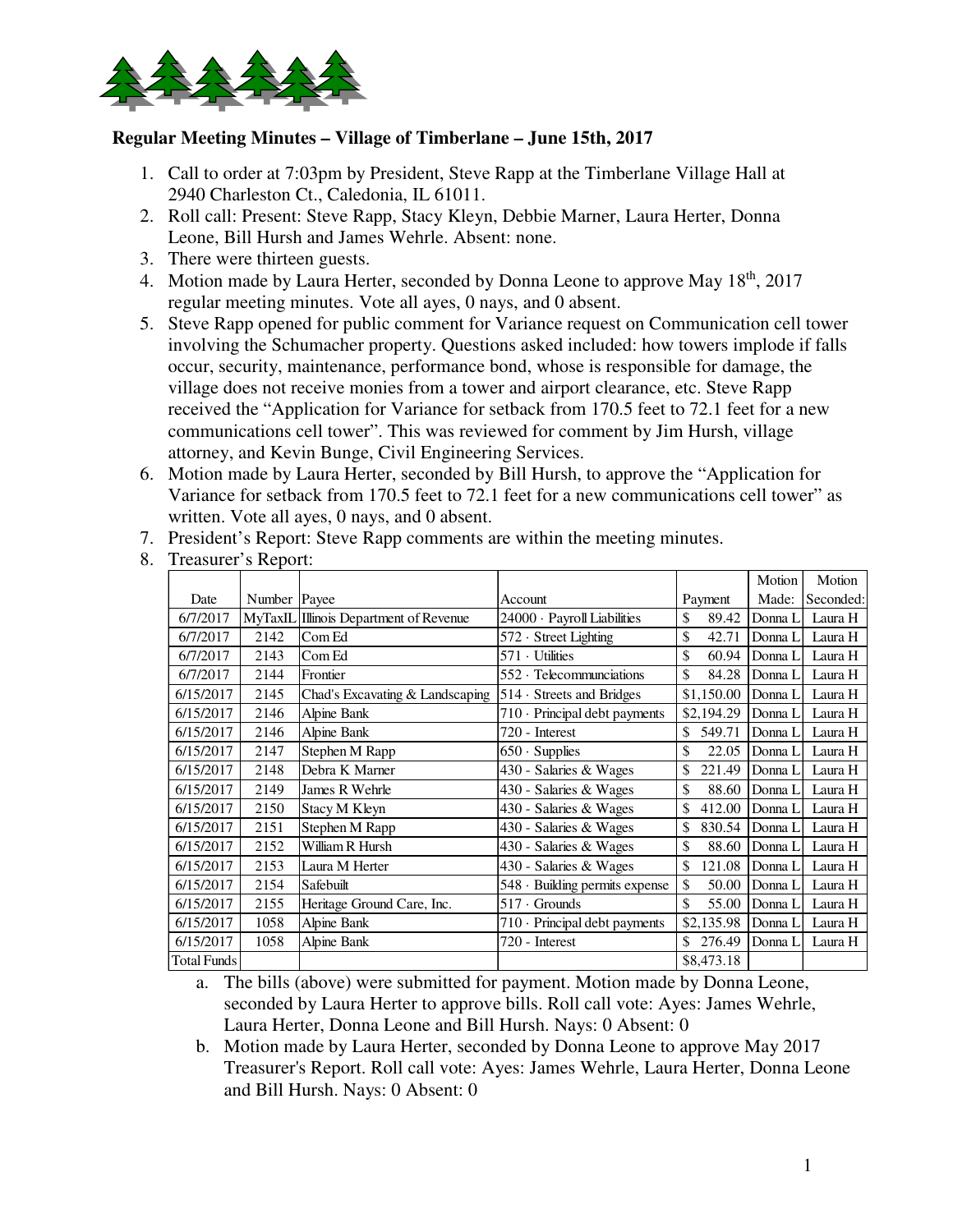- 9. Committee Reports
	- a. Finance
		- i. None.
	- b. Planning and Zoning
		- i. Steve Rapp will ask Safebuilt for a new fee schedule that replaced the old Independent Inspection's fee schedule when they were bought out by them.
		- ii. Eleven homes received recent hail damage. Steve Rapp has notified roofing companies and Safebuilt to ensure building permits are issued for re-roofing.
		- iii. Donna Leone requests that a registered letter be sent to resident on Squirrel Tree concerning vehicles and animal control.
	- c. Roads/Highways/Bridges
		- i. No culvert permits issued.
		- ii. Resident on 12321 Woodchuck spoke concerning rain water moving through their cement driveway and front yard areas. They believe past culvert and road work has caused damage to their property. Steve Rapp will request Chad's Excavation and village engineers review this situation.
		- iii. Steve Rapp received estimated pricing of \$90,000 to \$100,000 from Rock Road to perform a 2" overlay and fill in the center and add edge rock on Orth road (east of Caledonia Rd to west of Beaver Creek bridge). Belvidere Township has contracted for road overlays in the area currently as per Boone County highway engineer Justin Krohn. Discussion with board of trustees concerning short notice given from the township, the allocating of funds, obtaining grants, major rework costs versus overlay costs, etc. No action taken by the trustees.
		- iv. Trustees have received complaints on speed bumps becoming more abrupt and asked if blacktop could be added to smooth out this condition. Laura Herter will contact Norwest Construction to quote on speed bump removal.
	- d. Village Hall
		- i. None.
- 10. Old Business
	- a. Steve Rapp and board of trustees received a letter dated 6/10/17 from North Boone Fire District 3 stating their offer to purchase the Timberlane village hall to use as part of a new fire station in the area. The board discussed the offer and the fire district's need for adjacent buildable land. A counter offer will be given to village attorney Jim Hursh.
	- b. Boone County planning has not returned a signed intergovernmental agreement for planning services yet.
	- c. Steve Rapp has notified the electric aggregation group with no response back yet.
	- d. No new information was received concerning garbage collector consolidation.
- 11. New Business
	- a. Five resident guests expressed concerns over about mosquito spraying in the village. Bob Whelan spoke on public health concerns with West Nile threats, Zika virus, encephalitis, breeding grounds, etc.
	- b. Board of trustees discussed pros/cons of mosquito spraying this season. Motion made by Donna Leone, seconded by James Wehrle to contract with Clarke Mosquito not to exceed \$5448.00 for 2017 seasonal spraying and briquette